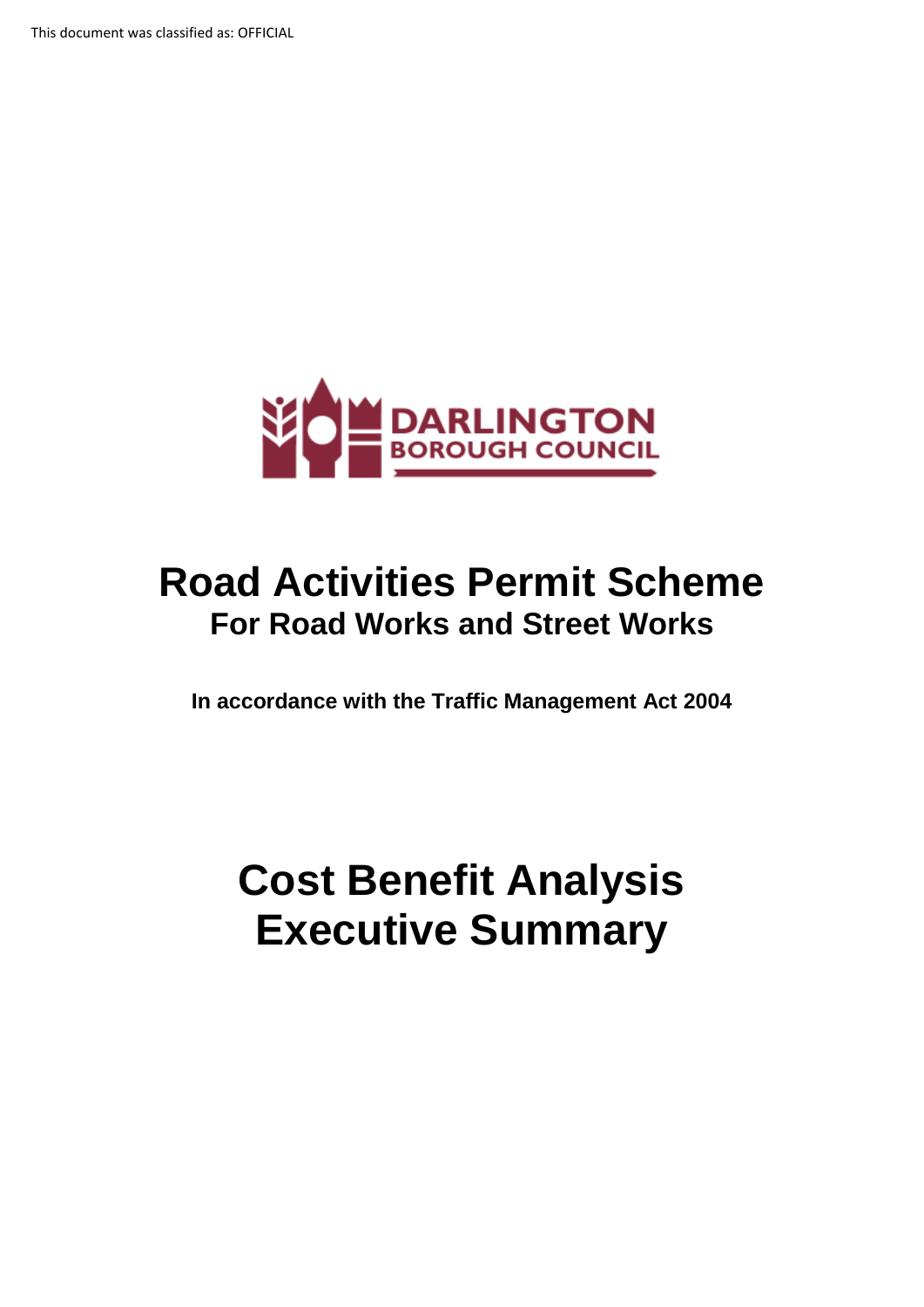#### **Executive Summary**

To calculate the benefits of the Permit Scheme Darlington Borough Council has utilised the calculator provided by the Department for Transport

The assessment has been carried out for the 2018 base year and a design year of 10 years

Number of works per annum 2839 Number of works required traffic control 827 Average works duration 7.1 days

## **Operational summary;**

Number of personnel required, 2 Number currently employed on noticing, 0.75 full time equivalents Permit Scheme annual operating cost, £297,978 Permit Scheme annual revenue, £170,949

### **Cost Benefit Analysis;**

Assumed saving in annual cost of works, 5% Optimism bias added to all costs, 15% First year scheme operational cost £297,978 Scheme operational costs increase at 2% year on year

#### **Benefits to economy**

| <b>Type</b>                        | Benefits from decrease in congestion<br>costs |
|------------------------------------|-----------------------------------------------|
| <b>Business</b>                    |                                               |
| Journey Time Savings & reliability | £531,563                                      |
| Non-Business                       |                                               |
| Journey Time Savings & reliability | £466,993                                      |
| Accident                           | £9,263                                        |
| <b>Fuel Carbon</b>                 | £50,483                                       |
| <b>TOTALS</b>                      | £1,058,302                                    |

| Net Present Value            | £640,096   |
|------------------------------|------------|
| Net Present Costs            | £589,155   |
| Net Present Benefits         | £1,229,251 |
| <b>Benefit to Cost Ratio</b> | 2.08       |

The objective of this cost benefit analysis was to present the anticipated cost to benefit ratio and Net Present value for introducing a permit scheme on the Darlington Network.

Darlington borough Council is keen to use the scheme to incentivise the works promoters to reduce durations and the number of road works in the short and longer term.